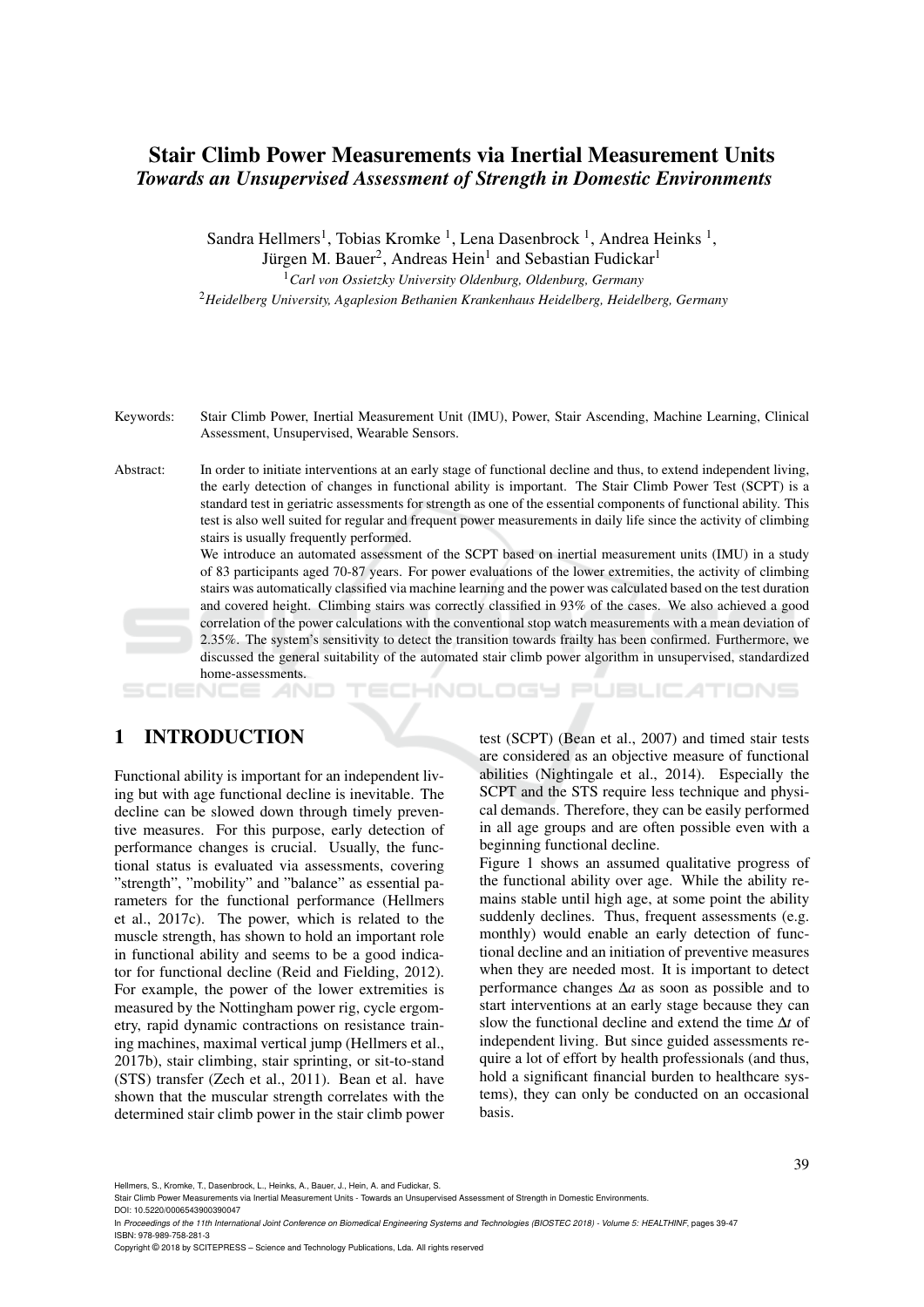

Figure 1: Qualitative progress of functional ability over time. Regularly performed assessments (lines on the horizontal axis) enable the possibility to detect early changes in the ability ∆*a* to start interventions and slow the functional decline and extend the time ∆*t* of independent living.

A promising approach to overcome conventional time-intensive and high-effort supervised assessments are technology-supported unsupervised and self-guided home-assessments, where the evaluation takes place during daily life activities. Frenken et al. (Frenken et al., 2012) pointed out that there is a clear need for technical support for implementing mobility assessments unsupervised in domestic environments in order to objectively measure capacity and performance of patients. Due to the regular and routinized manner of the SCPT execution, climbing stairs is a well suited activity to be considered for unsupervised assessments in daily living.

The SCPT is suitable for home-assessments, as long as elderlies climb stairs in their daily living. Whereby, wearable technologies offer a good approach for unobtrusive measurements.

Thus, we investigate an automated assessment of the (muscular) strength based on the common SCPT via 3D-accelerometers and 3D gyroscopes - so called inertial measurement units (IMUs)- integrated into belts. For an automated evaluation of the stair climbing performance two steps are necessary:

- 1. Classification of phases of stair climbing,
- 2. Calculation of the stair climb power.

The rest of the paper is structured as follows: We describe related work in Section 2 and the study design in Section 3. The method for the detection of stair climbing is presented in Section 4 and for power calculation in Section 5. The results and the evaluation are described in Section 6 and we discuss the suitability for home-assessments in Section 7. Finally, we describe our conclusions and future work in Section 8.

## 2 STATE OF THE ART

Regarding the suitability to classify climbing stairs, various combinations and placements of IMU-sensors have been shown to be practical. Table 1 shows a selection of studies and the applied sensors and positioning as well as the study size and the age of the participants. It is to mention that these studies do not only concentrate on as- or descending stairs but on the general recognition of several activities such as walking, sitting, standing, lying, running or cycling.

The first four examples show the influence of the sensor placements on the accuracy: Zheng et al. (Zheng et al., 2014) applied three IMUs positioned at one thigh, shank and foot and pressure sensors at the feet to achieve an accuracy of 99.03% with a linear discriminant analysis (LDA) classifier. Khan et al. (Khan et al., 2010) used one accelerometer at the chest and artificial neural nets (ANNs) as well as autoregressive (AR) modeling to get an accuracy of 99.0% in stair climbing recognition. Fida et al. (Fida et al., 2015) achieved an accuracy of 97.2% with a Support Vector Machine (SVM) as classifier and a 3D accelerometer and gyroscope attached to the shank of the dominant leg.

In the other studies mentioned in Table 1 the sensor was positioned at the waist and therefore have a similar sensor attachment as in our study. These studies show a lower precision, but the placement at the waist is less obtrusively and suitable for unsupervised attachments by the participants. 4T ON! Shoaib et al. (Shoaib et al., 2014) applied an IMU and achieved an accuracy of >95% with a K Nearest Neighbor (kNN) classifier, whereas Fareed (Fareed, 2015) achieved 93.8% with a similar setting. A Support Vector Machine (SVM) as classification method was applied by Sun et al. (Sun et al., 2010) and the accuracy was 93.8 %. The selection shows that the used classification method also varies within different studies. It has been shown, that the type of classifier affects the accuracies, but the accuracies also vary within one method due to the influences of different data sets and their complexity. Besides the sensor placement and the applied classifier, the derived features and the specifications of the sliding window are important parameters. Therefore, we investigate and describe these parameters in Section 4.

It should be pointed out that the mentioned studies have been conducted with rather young participants, which clearly does not represent the intended primary user group to benefit from such systems. Thus, only a small variety of stair climbing patterns might be covered in the discussed works. For this reason, research for recognition of stair ascending in larger studies and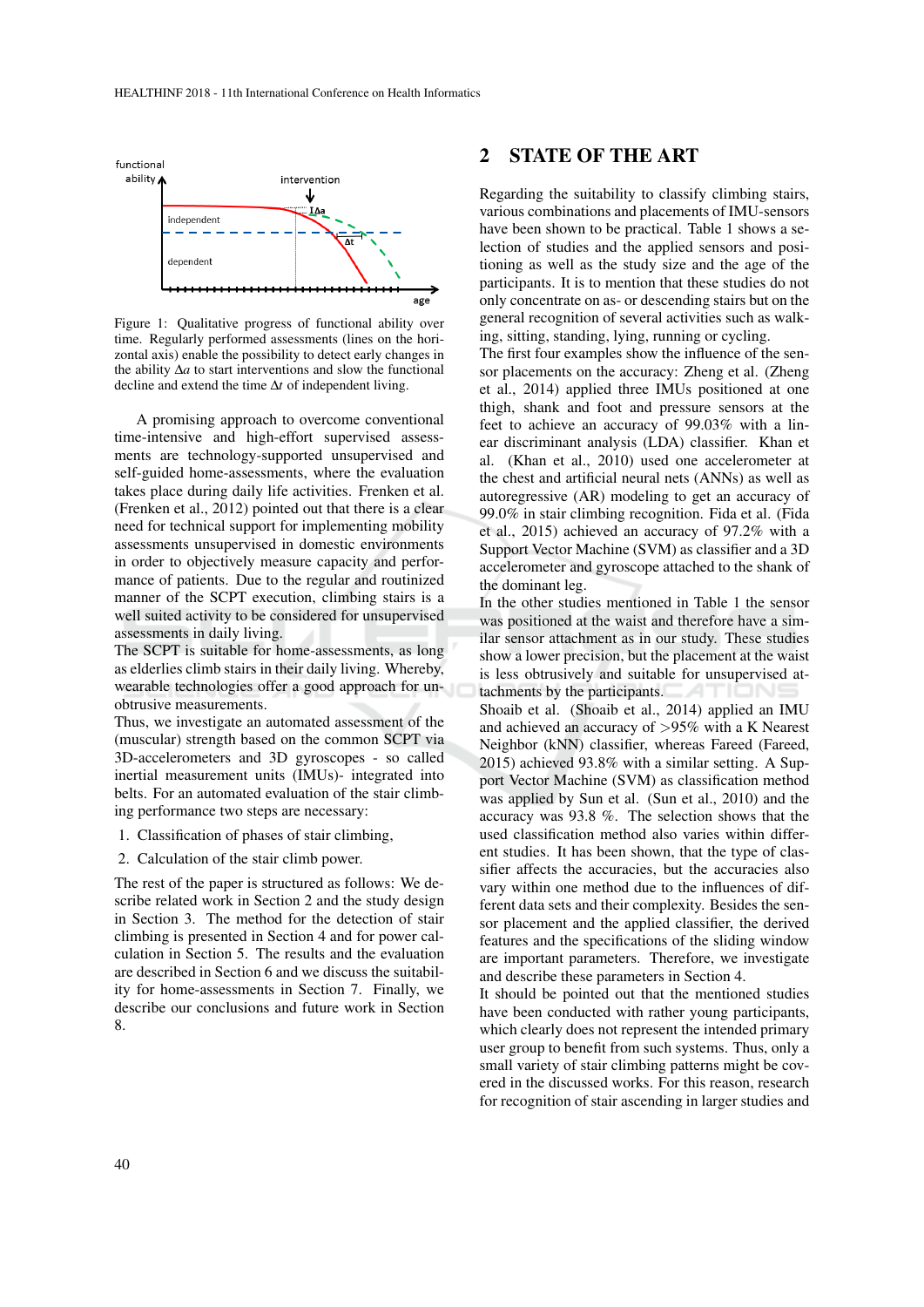Table 1: Studies investigating classification of stair climbing via machine learning. The type of applied sensors (accelerometer (acc.), gyroscope (gyro.), magnetometer (magn), barometer (baro) and sensor positioning, as well as the sample size and the age of the study population are listed. The classification method with the best accuracy is written in bold. The abbreviations of the methods are: Linear Discriminant Analysis (LDA), Artificial Neural Nets (ANNs), Autoregressive (AR) Modeling, Decision Trees (DT), Bayesian Networks (BN), Naive Bayes (NB), Support Vector Machine (SVM), Multiclass- (Hardware Friendly)-SVM (MC-(HF-)SVM), K Nearest Neighbor (kNN), Rule-Based Classifiers (RBC), Logistic Regression (LR), Static Classifier (SC), Hidden Markov Model (HMM).

| Precision | Sensor             | Position     | <b>Classification Method</b> | size | age [years]         | Reference                 |
|-----------|--------------------|--------------|------------------------------|------|---------------------|---------------------------|
| 99.03%    | $3D$ acc $\&$ gyro | thigh, foot, | <b>LDA</b>                   | 5.   | $24.8(\pm 1.3)$     | (Zheng et al., $2014$ )   |
|           | & magn; pressure   | shank        |                              |      |                     |                           |
| 99.0%     | 3D acc             | chest        | ANN, AR                      | 6    | $27 \text{ (mean)}$ | (Khan et al., 2010)       |
| 97.2%     | $3D$ acc $\&$ gyro | shank        | <b>SVM</b>                   | 9    | $29 (\pm 5)$        | (Fida et al., 2015)       |
| $>95.0\%$ | $3D$ acc & gyro    | waist        | SVM, kNN, RBC,               | 10   | $25 - 30$           | (Shoaib et al., $2014$ )  |
|           |                    |              | LR, DT, BN, NB,              |      |                     |                           |
| $93.8\%$  | 3D acc             | waist        | <b>SVM</b>                   | 7    | $25 - 46$           | (Sun et al., $2010$ )     |
| $93.2\%$  | $3D$ acc $\&$ gyro | waist        | DT, NB, kNN, SVM             | N/A  | N/A                 | (Fareed, 2015)            |
| $87.2\%$  | 3D acc             | waist        | MC-SVM,                      | 30   | 19-48               | (Anguita et al., $2012$ ) |
|           |                    |              | MC-HF-SVM                    |      |                     |                           |
| 84.6%     | acc, baro,         | waist        | SC, HMM                      | 12   | $20 - 30$           | (Lester et al., $2006$ )  |

especially for older adults is important because their movements can deviate from movements of younger adults. For example, Stacoff et al. (Stacoff et al., 2005) found in their study that younger participants walked faster and produced larger vertical ground reaction force (GRF) maxima during level walking and on stair climb than the older age group. Considering this point, we carried out a larger study, which is described in the next section.

After concentrating on the stair climbing recognition, we now focus on the power-calculations. According to Bean et al. (Bean et al., 2002), power is a physiological attribute related to strength and reflects the ability to perform muscular work per unit of time. Power *P* can be calculated by the following equation

$$
P = Fv = mgv = mg\frac{h}{t} \qquad \left[\frac{kg \cdot m^2}{s^3} = W\right], \quad (1)
$$

where  $F$  is the force,  $v$  the velocity,  $m$  the participant's weight, *g* the gravity, *h* the covered height and *t* the test duration. Usually, the time for the SCPT is measured by medical professionals via stopwatches. While various studies concentrate on stair climb recognition, they have not yet conducted such IMU based power calculations. Regarding Equation 1 we need to determine the parameters "stair climbing duration" and "covered height" in the detected phases of stair climbing.

## **STUDY DESIGN**

In order to develop an inertial-based system to measure the stair climb power test and to evaluate its sensitivity and specificity, we conducted the following laboratory study. IMUs integrated into belts were used due to their easy applicability, flexibility and suitability for measuring daily life activities. In this study, the SCPT was measured via conventional manner assessments with manual stopwatch measurements (assumed as gold standard) and IMU-based sensor belt recordings. Overall, 83 participants aged 70-87 years (75.64 $\pm$ 4.17 years) performed the SCPT twice.

Initially, the examiner stands with each participant at the base of the stairway with eleven steps. The participants were instructed to safely climb the stair as fast as they could and to stop on the 10th step. In accordance with the proceedings introduced by Bean et al. (Bean et al., 2007), participants were allowed to use the handrail if necessary.

Figure 3 shows the used stairway with eleven steps. The yellow footprints mark the start positions, whereby the participants can choose their preferred side. The first yellow line is for safety issues and the reduction of the risk of stumbling. The participants should stop at the second line because the SCPT is usually performed on 10 steps. The red boxes mark the light barriers.

Besides the SCPT, other geriatric tests such as the Short Physical Performance Battery (SPPB), Frailty Criteria, de Mortan Mobility Index (DEMMI), 6 Minute Walk Test (6MWT), and Counter Move-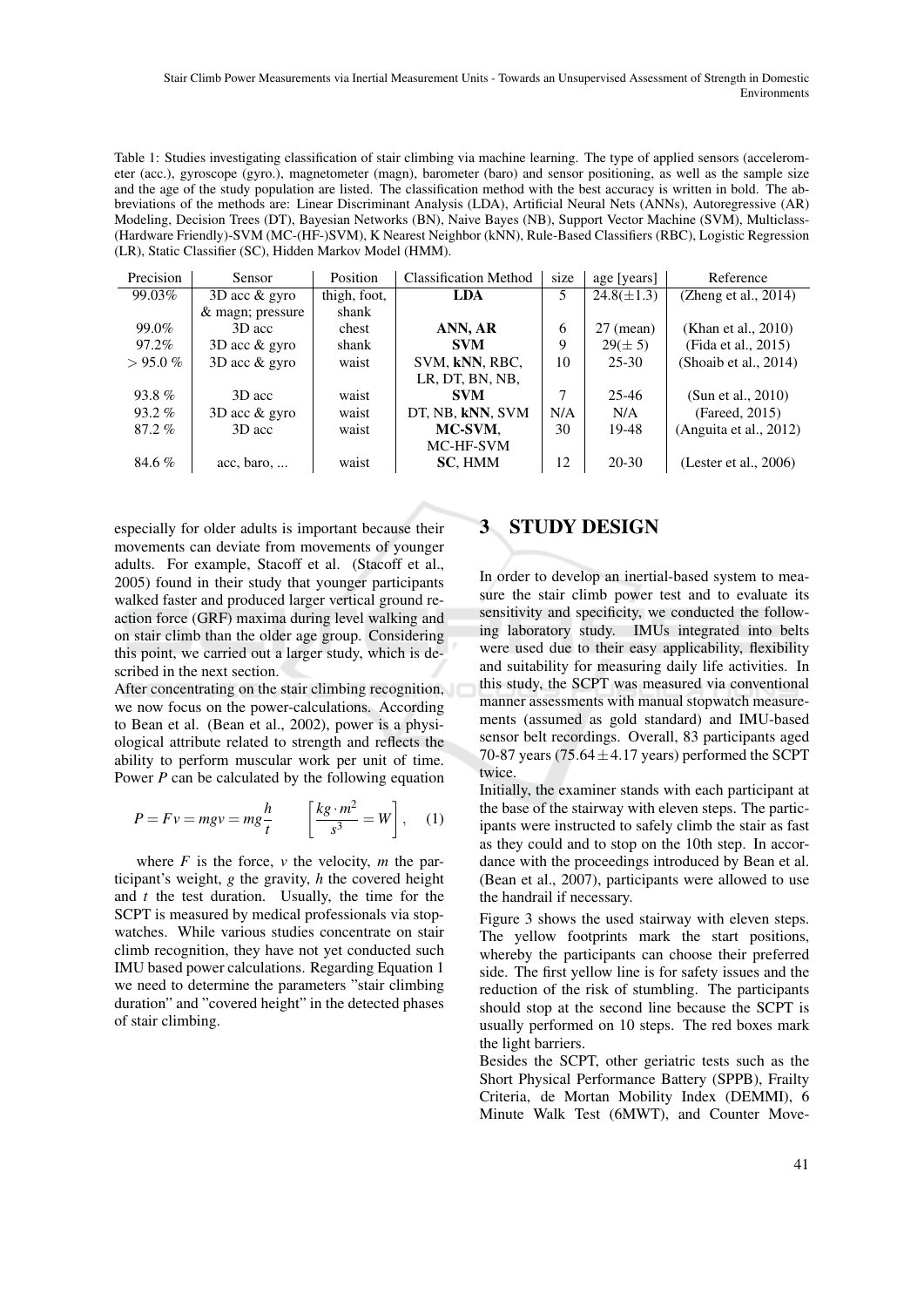

Figure 2: Process of activity recognition and stair climb power calculation. After data collection, data pre-processing follows. Before the classification of activities, feature sets must be selected. After classification of the activity of ascending stairs, the power can be calculated.



Figure 3: The stairway used in the study: The participants start at the yellow footprints and should stop before the second yellow line at the 10th step. The red boxes mark the light barriers. The coordinate orientation of the sensor belt is illustrated: x-direction is sidewards; y-direction is upwards; z-direction is straight forward.

ment Jumps (CMJ) were performed. After these assessments, the participants wear the sensor belts continuously for one week in their daily life. The study and the utilized technologies for each assessment item are summarized in (Hellmers et al., 2017a).

#### Sensor Belt

The measurement unit integrated into the belt includes four sensor types: A Bosch BMA180 triaxial accelerometer, which measures the acceleration force in *g* ≈ 9.81*ms*<sup> $-2$ </sup> applied to the device on all three physical axes (x, y, and z). The accelerometer has the following parameters: Sensitivity ranges from 1G up to 16G and the chip supports sampling rates up to 1200 Hz. The STMicroelectronics L3GD20H gyroscope measures the device's rate of rotation in  $deg \cdot s^{-2}$  around each of the three physical axes (x, y, and z). A magnetometer measures the ambient geomagnetic field for all three physical axes (x, y, z) in  $\mu$  and a barometer measures the air pressure

in hPa. The coordinate orientation of the sensors is shown in Figure 3. A sampling rate of 100 Hz is used for all four sensors in this study, since the parameter settings have a significant influence on the recognition accuracies (Fudickar et al., 2012).

## 4 STAIR CLIMB DETECTION

Figure 2 shows the general processing work-flow of activity recognition via the intended machine learning approach and stair climb power calculation. After data collection during the different geriatric tests within the assessment (see section 3), steps of preprocessing follow, as well as the feature extraction for the classification. The stair climb power is calculated for the time spans, classified as stair ascending. In order to describe our algorithm, we focus on the extracted features, the sliding window and the used classifiers in the following sections.

### 4.1 Derived Features

Deriving a minimal feature-set is an essential step for machine-learning based classification algorithms in order to assure efficient classification. In order to train the classifier, data sets of 80% (n=66) of all participants are considered. The activities of standing, walking, ascending and descending stairs were selected from the whole assessment and pooled. According to frequently used features in literature (see section 2), we derived the following features:

- Mean Variance
	- Root Mean Square Standard Deviation
		-
- Median Entropy
	-
- Correlation Coefficient **FFT** Energy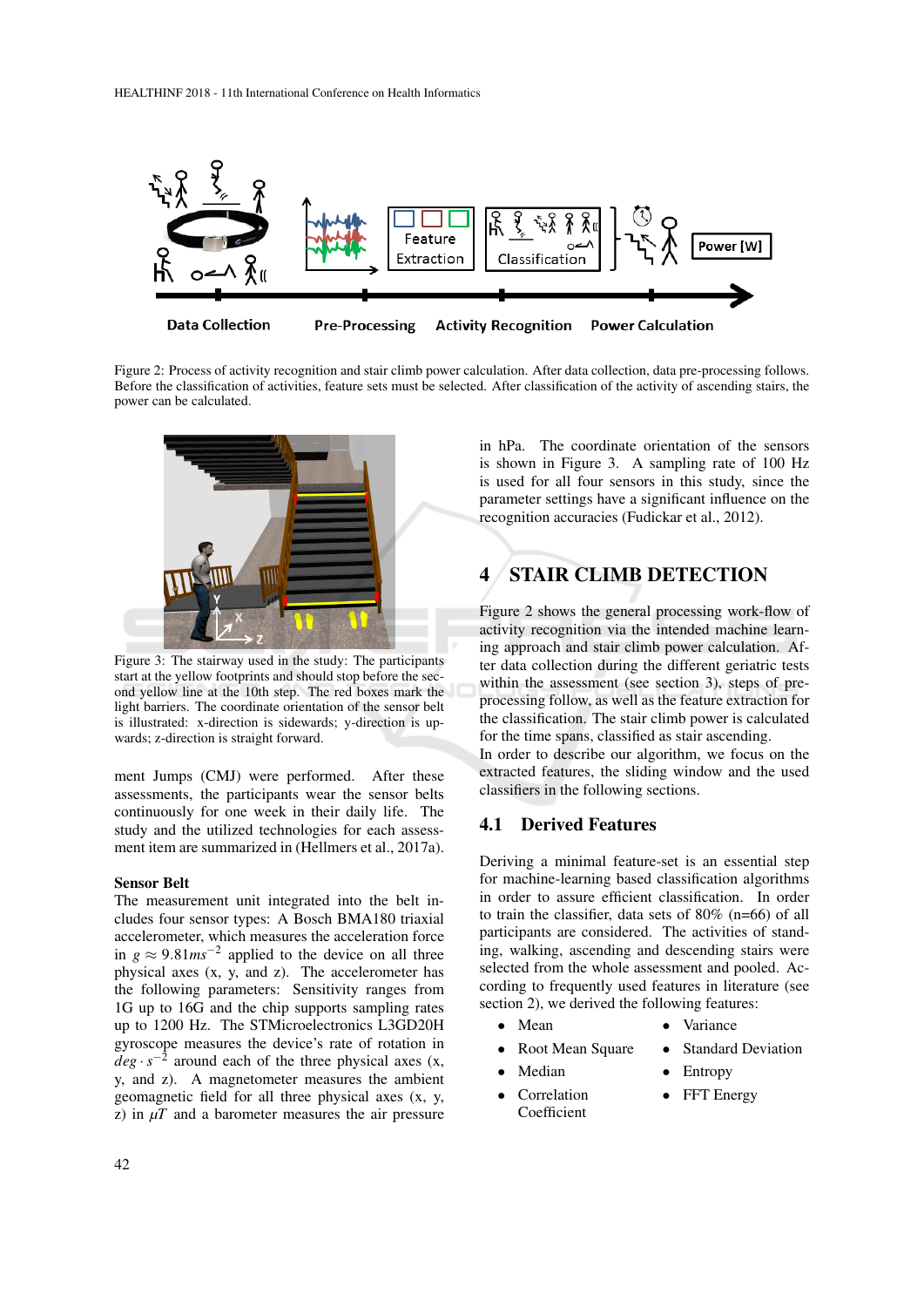These eight features are considered per axis of accelerometer and gyroscope, resulting in an overall set of 48 features. The data of the magnetometer was excluded due to its high influence to environmental noise. Including the magnetometer data would result in an over-fit for this specific stairway. Figure 4 shows, as an example, the standard deviation (SD) in comparison to the root mean square (RMS) in zdirection of the activities ascending and descending stairs, walking and standing. As expected, the SD for a static activity is quite small. Furthermore, while there is only a relatively low scattering of the walking activity, the values for ascending and descending stairs scatter significantly broader. Another example is shown in Figure 5: The distribution of the FFT Energy of the gyroscope in x-direction and Root Mean Square (RMS) of the accelerometer data in ydirection. While the FFT energy for standing is about zero (static activity), the FFT energy for ascending stair lies in a higher range than walking and descending stairs. The RMS is also lower than for the other both dynamic activities.



Figure 4: Scatterplot of Standard Deviation (SD) and Root Mean Square (RMS) of the accelerometer data in zdirection (straight forward). The activities of walking and standing show low scatterings, while ascending and descending stair scatter significantly broader.

### 4.2 Sliding Window and Classifier

Besides the features, the sliding window and the used classifier are also crucial factors. Since Shoaib et al. (Shoaib et al., 2014) have shown that an overlap of 50% of the sliding windows produces reasonable results, we considered a sliding window approach with a 50% overlap.

In accordance with the related work, we used the following classifiers, due to their high sensitivity. All of



Figure 5: Scatterplot of FFT Energy of the gyroscope in x-direction (sidewards) and Root Mean Square (RMS) of the accelerometer data in y-direction (upwards). The mean ranges of values for each activity are marked in the graph.

them are available in Mathworks' MATLAB (version  $R2015a$ 

- Decision tree (complex, medium, simple),
- Support vector machine (linear, quadratic, cubic, fine Gaussian, medium Gaussian, coarse Gaussian)
- K-Nearest-Neighbor (fine, medium, coarse, cosine, cubic, weighted).

The F1-Score was used for the evaluation to consider both precision and recall. Figure 6 shows the F1- Scores for the recognition of the activity "climbing stairs" for each classifier of the three used methods with the best result for different window sizes. Table 2 summarizes the results.

Table 2: Best results of F1-Scores by optimized window sizes and an overlap of 50% of the sliding windows for the three used classifiers.

| Classifier    | Window Size $[s]$   F1 Score |       |
|---------------|------------------------------|-------|
| Decision Tree | 19                           | 81.50 |
| <b>SVM</b>    | 1.7                          | 93.00 |
| k-NN          | 1.6                          | 93.99 |

While decision trees show the worst performance with an F1-Score of 81.5, k-NN (93.99) and SVM (93.0) achieve similar results. The best window size for the k-NN classifier is 1.6s and for the SVM classifier about 1.7s. At the basis of this result, in the following, we concentrate on the k-NN classifier.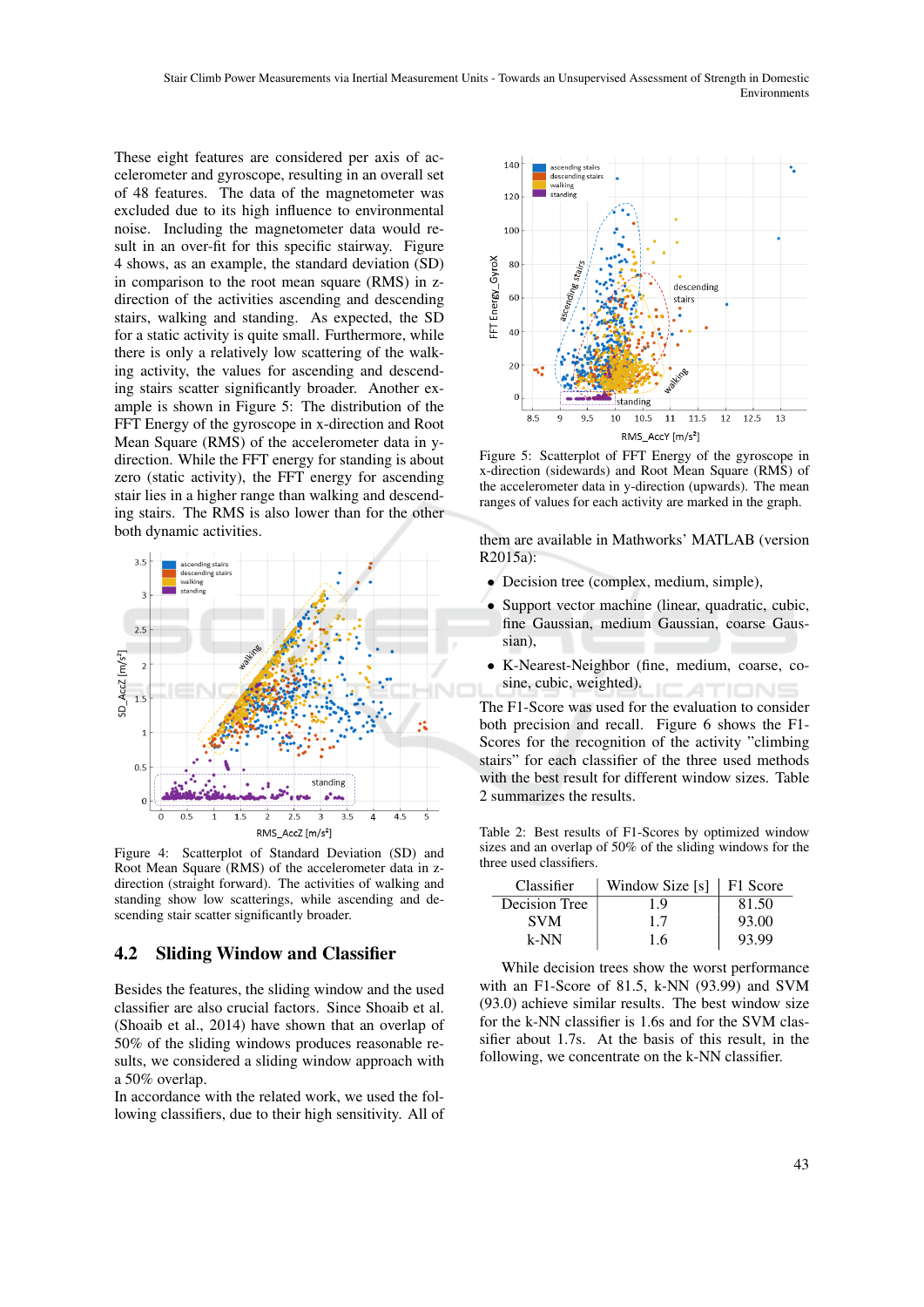

Figure 6: F1-Score for three different classifiers complex tree, Cubic SVW and Fine k-NN in correlation to the window size.

## 4.3 Post-Filtering

To remove incorrectly detected stair climbing activities, a minimum duration of 3s for this activity was defined and shorter durations declared as ascending stair were ignored in a post-filtering step. This threshold value is based on stopwatch measurements over all participants, whose needed duration was always > 3*s*. The majority of studies use a stairway of 10 to 12 stairs for testing, which is likely to be the average flight length available in buildings and therefore a practical length for testing (Nightingale et al., 2014). But in those studies, which are looking at medical conditions involving the heart and lungs, longer stairways are used to elicit a more cardiovascular response. Therefore, stair ascending activities with less stairs than 10 are less meaningful for the SCPT.

## 5 CALCULATION OF STAIR CLIMB POWER

In order to calculate the power and in accordance with Equation 1, the covered height and the duration for the SCPT are measured. While the duration is determined by the sequence of the recognized activity, the height was evaluated by counting the steps within this sequence of ascending stairs. Figure 7 shows, as an example, the acceleration of a sequence of climbing 10 steps. The activity of climbing stairs or other rhythmic activities usually show repetitive patterns. In cases of walking or ascending stairs, the impact of the foot on the floor causes a peak in acceleration data. These peaks were counted and assumed as steps. On the basis of the step number *n* the covered height



Figure 7: Acceleration in x-,y-, and z-direction during a phase of ascending stairs in a laboratory setting. The single steps can be recognized by characteristic peaks.

*h* can be calculated by  $h = n * 16.5$ , where 16.5 is the height of one step in cm. In most European countries the height of steps is standardized by building regulations. Barometers can also be used for elevation measurements. But due to the low accuracy of the barometer in our study  $(\pm 10 \text{ cm})$ , we decided to use the peak detection algorithm based on the acceleration data for height estimations.

The participant's weight was measured via a stadiometer (seca 285) and the gravity is assumed to be  $g = 9.81$   $ms^{-2}$ .

## IGY PUBLIC ATIONS

## 6 EVALUATION

### 6.1 Recognition of Stair Ascent

Since the data sets of 80% (n=66) are considered for model training, the other 20% (n=17) of data sets are used for testing. Figure 8 shows the confusion matrix of our Fine k-NN classifier, with a window size of 1.6s and an overlap of 50%. The recognition of standing and walking show very good results with a rate up to  $> 98\%$ . Climbing stairs is correctly recognized in 93% of the cases'. Descending stairs was incorrectly assigned as climbing stairs in 6% and as walking in 10%.

#### 6.2 Calculation of Stair Climb Power

Table 3 shows the mean deviations of power, test duration and covered height of the sensor-based measurements with the already presented k-NN classifier to stop watch measurements. The weight and the gravity values are same in both calculations and therefore not further considered.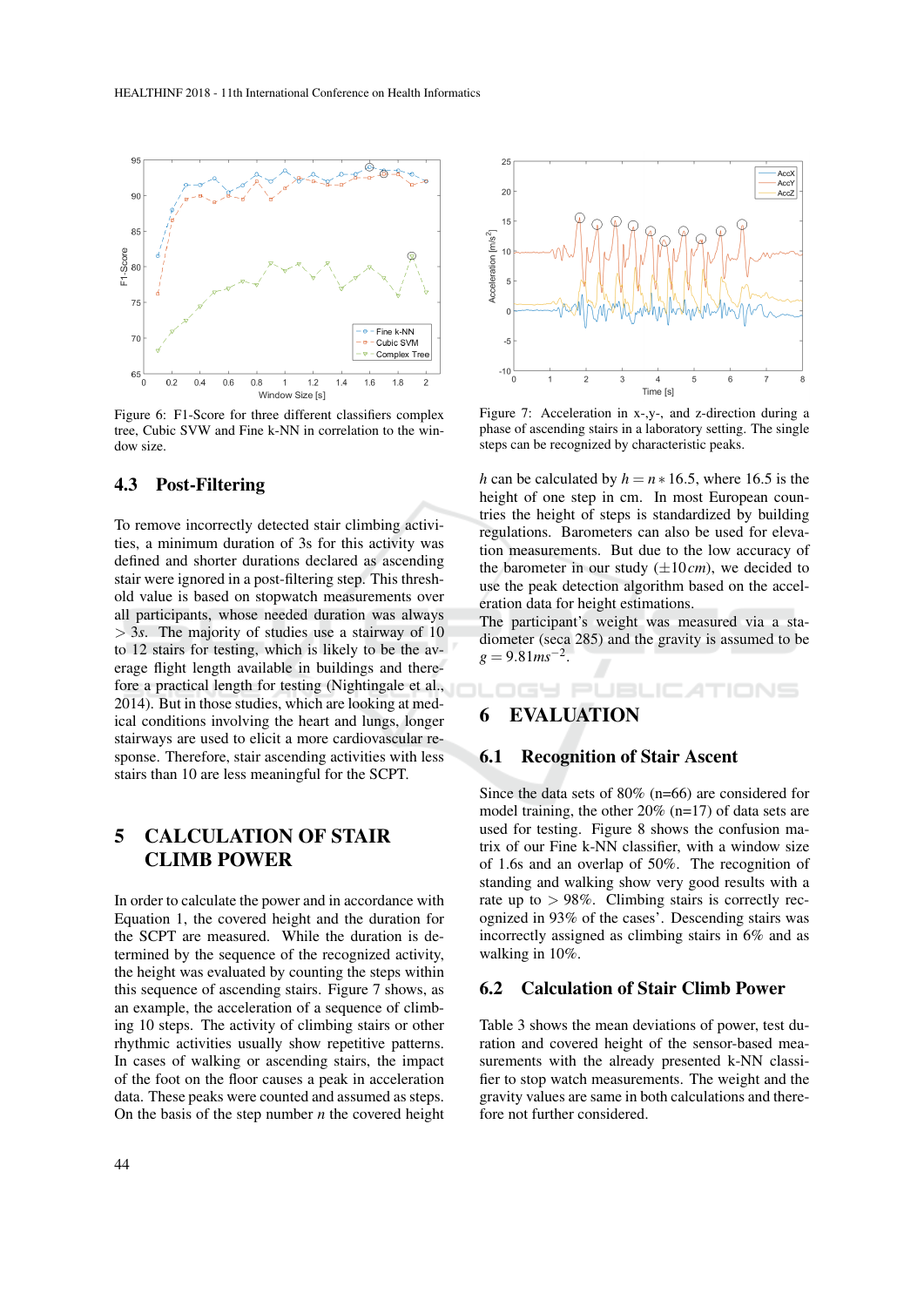

Figure 8: Confusion matrix of activity recognition with a k-NN classifier.

Table 3: Mean deviations of sensor-based power measurements to stopwatch measurements.

|          | Mean Deviation $\lceil \% \rceil$ | Median $\lceil \% \rceil$ |
|----------|-----------------------------------|---------------------------|
| Power    | 2.35                              | 4.71                      |
| Duration | 14.49                             | 6.46                      |
| Height   | 15.00                             | 15.00                     |

While the k-NN classifier achieves quite good power values with a mean deviation of 2.35 % to the gold standard, the deviation of the estimated height and durations are with respectively  $\leq 15\%$  very high. As already described in Section 3 the duration of climbing ten stairs will be measured by the stop watch in the SCPT and is assumed as gold standard. But the technically detected number of stairs is not exactly 10 in all cases. In our assessments, the number of passed steps varied among users between 10 and 11 stair due to the following reasons: The setting consists of an 11 step stair flight, but some participants forget to stop at the 10th step, as instructed. In addition, a step might be not recognized due to the transition from standing to climbing stairs. However, this isn't a problem due to the fact that according to Equation 1 the ratio of height and duration influences the power ( $v = h/t$ ). Thus, the difference in the power of the gold standard measurement (ten stairs) is small, due to the low effect on the participants' fatigue or the fluency of the test sequence (acceleration and deceleration) of climbing one additional or less stair. But of course, the accurate detection of the beginning and end of the activity is a major task and needs further investigations.

### 6.3 Medical Sensitivity

In order to clarify the medical sensitivity of our system, we compared its error to the medical required sensitivity to detect the transition to functional decline

(as covered by frail state). Table 4 summarizes the power values of our participants at baseline (t0) and after 6 month (t1). They were categorized in groups of frail and non-frail according to the classification of the Frailty Criteria. The mean deviation in power between these groups is about 14% and therefore, significantly higher than our system's deviation from the gold standard measurements of about 2%. Thus, we conclude that our system's sensitivity is sufficient for medical meaningful detection of transitions towards the frail state under controlled conditions.

Table 4: Stair climb power (P) of participants in our study at baseline (t0) and after 6 month  $(t)$  categorized in groups of frail and non-frail according to the classification of the Frailty Criteria.

|           | number | $P_{t0}$ [W]    | $P_{t1}$ [W]  |
|-----------|--------|-----------------|---------------|
| non-frail | 56     | 2302            | 2298.0        |
| frail     | 27     | 1979.5          | 1968.1        |
|           |        | $322.5(14.0\%)$ | 329.9 (14.0%) |

## 7 SUITABILITY FOR HOME-ASSESSMENTS

We have introduced a first approach to measure the stair climb power via a single inertial sensor worn at the waist. Due to the easy applicability, elderlies can wear the sensor belt correctly without further assistance. The participants of our study have worn the sensor belt continuously without supervision during their daily living for one week following their assessments and written an activity diary for the week. Investigating these data sets, we want to study the applicability of our SCPT system to an unsupervised use by detecting the correctness of detected stairs.

Figure 9 shows the acceleration data during climbing stairs of one participant at home. This sequence was classified as stair ascent by our algorithm. To validate this classification we compared our results with the participants diary (ground truth). The diary and the classified activity match in this case.

In comparison to Figure 7 the pattern and amplitudes are significantly different from the acceleration data measured during the assessment (test situation) although it shows the activity of the same participant. Thus, we could confirm, that phases of climbing stairs could also be recognized during these homeassessments.

Furthermore, to clarify the degree of variations in stair-climbing patterns for different environments by investigating it in the participant's daily life. Therefore, the one-week measurements of the sensors will be analyzed concerning the frequency, the covered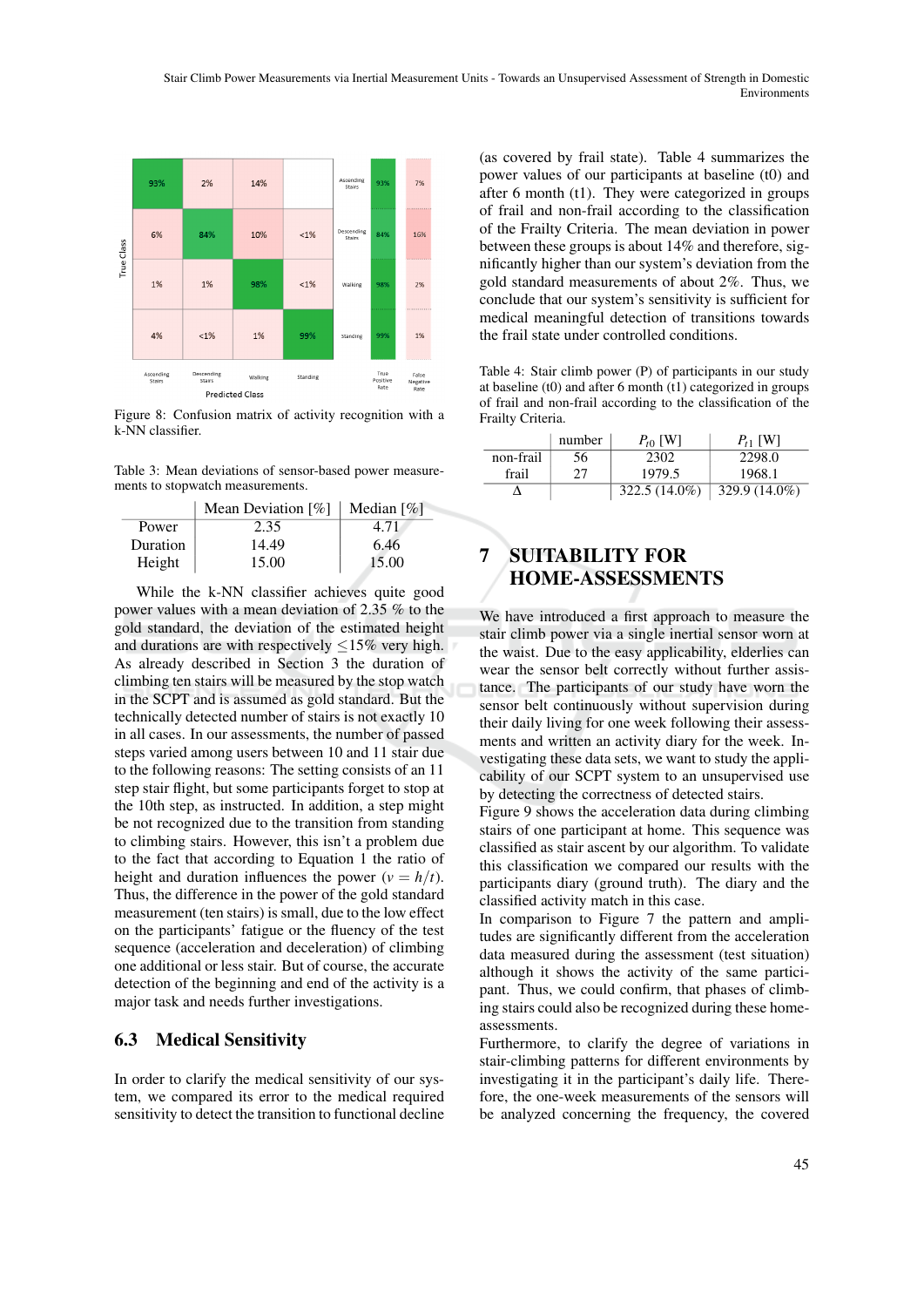

Figure 9: Acceleration in x-,y-, and z-direction during a phase of climbing stairs in daily life.

steps and the estimated stair climb power of the activity stair climbing. Regarding the medical meaningfulness of unsupervised power measurements at home, a comparison of the results in the laboratory setting with results at home will follow. Within, especially the influence of diverging conditions such as step number or the absence of a test situation will be examined. For further validation of our stair climbing detection in domestic environments, it is planned to install ambient sensors at the stairways in the homes of a subgroup of our participants.

## 8 CONCLUSION

Due to the importance of strength analysis to detect functional decline in an early stage, we introduce stair climb power measurements based on IMUs in a laboratory setting. Therefore, we recognized the activity of climbing stairs automatically via machine learning and calculated the power based on the needed time and covered height. Climbing stairs is correctly classified in 93% of the cases. For power calculations, we achieved good results in comparison to conventional measurements with a mean deviation of 2.35%. The system's sensitivity to detect the transition towards frailty has been confirmed.

Additionally, we showed the general suitability of sensor belt measurements at home and confirmed, that phases of climbing stairs could also be recognized during home-assessments However, further investigations of the stair usage behavior of our participants and the recognition of stair ascending in domestic environments are planned based on one-week measurements at home following the assessments. The use of ambient sensors such as RFID technologies or light barriers in the homes of a subgroup of our participants

is intended for further validations of the activity detection and the determined duration of the stair climbing activity. Especially regarding the medical relevance of unsupervised home-assessments, further investigations and comparisons between laboratory and home results are needed.

### ACKNOWLEDGEMENTS

The study is funded by the German Federal Ministry of Education and Research (Project No. 01EL1422D). The study has been approved by the appropriate ethics committee (ethical vote: Hannover Medical School No. 6948) and conducted in accordance with the Declaration of Helsinki.

### REFERENCES

-10

- Anguita, D., Ghio, A., Oneto, L., Parra, X., and Reyes-Ortiz, J. L. (2012). Human activity recognition on smartphones using a multiclass hardware-friendly support vector machine. In *International Workshop on Ambient Assisted Living*, pages 216–223. Springer.
- Bean, J., Herman, S., Mph, D. K. K., Callahan, D., Mizer, K., Md, W. R. F., and Fielding, R. A. (2002). Weighted stair climbing in mobility-limited older people: a pilot study. *Journal of the American Geriatrics Society*, 50(4):663–670.
- Bean, J. F., Kiely, D. K., LaRose, S., Alian, J., and Frontera, W. R. (2007). Is stair climb power a clinically relevant measure of leg power impairments in at-risk older adults? *Archives of physical medicine and rehabilitation*, 88(5):604–609.
- Fareed, U. (2015). Smartphone sensor fusion based activity recognition system for elderly healthcare. In *Proceedings of the 2015 Workshop on Pervasive Wireless Healthcare*, pages 29–34. ACM.
- Fida, B., Bernabucci, I., Bibbo, D., Conforto, S., and Schmid, M. (2015). Pre-processing effect on the accuracy of event-based activity segmentation and classification through inertial sensors. *Sensors*, 15(9):23095– 23109.
- Frenken, T., Lipprandt, M., Brell, M., Gövercin, M., Wegel, S., Steinhagen-Thiessen, E., and Hein, A. (2012). Novel approach to unsupervised mobility assessment tests: Field trial for atug. In *Pervasive Computing Technologies for Healthcare (PervasiveHealth), 2012 6th International Conference on*, pages 131– 138. IEEE.
- Fudickar, S., Karth, C., Mahr, P., and Schnor, B. (2012). Fall-detection simulator for accelerometers with inhardware preprocessing. In *Proceedings of the 5th International Conference on Pervasive Technologies Related to Assistive Environments*, PETRA '12, pages 41:1–41:7. ACM.